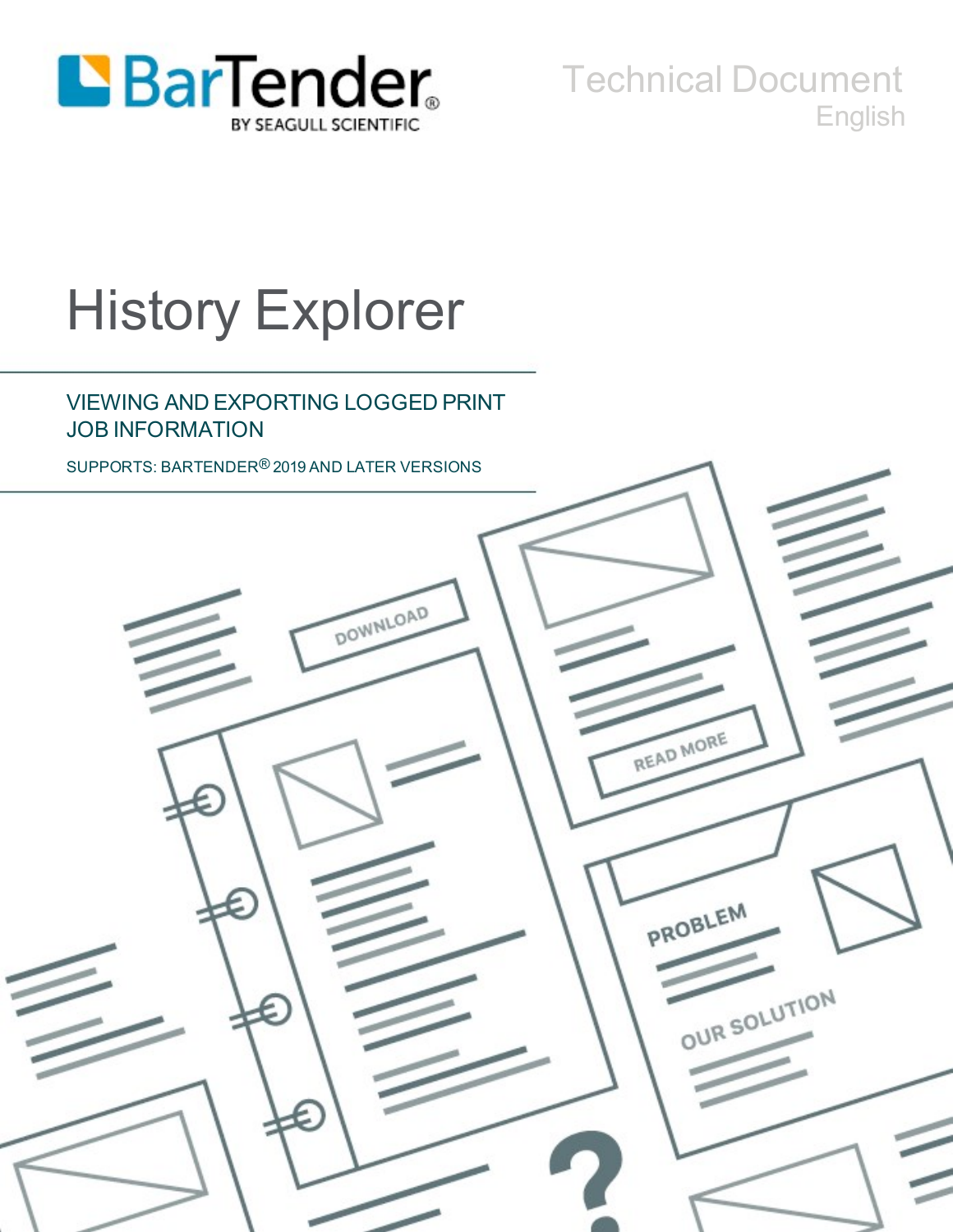# **Contents**

| Logging Printer Inventory Events, Print Jobs and Printer Events in Printer Maestro  7 |    |
|---------------------------------------------------------------------------------------|----|
|                                                                                       |    |
|                                                                                       |    |
|                                                                                       |    |
|                                                                                       |    |
|                                                                                       |    |
|                                                                                       |    |
|                                                                                       |    |
|                                                                                       |    |
|                                                                                       |    |
|                                                                                       |    |
|                                                                                       |    |
|                                                                                       |    |
|                                                                                       |    |
|                                                                                       |    |
|                                                                                       |    |
|                                                                                       |    |
| Using the Selected Print Job Details Pane to reprint one or more items 15             |    |
|                                                                                       |    |
|                                                                                       | 16 |
|                                                                                       | 17 |
|                                                                                       |    |
|                                                                                       |    |
|                                                                                       |    |
|                                                                                       |    |
|                                                                                       | 19 |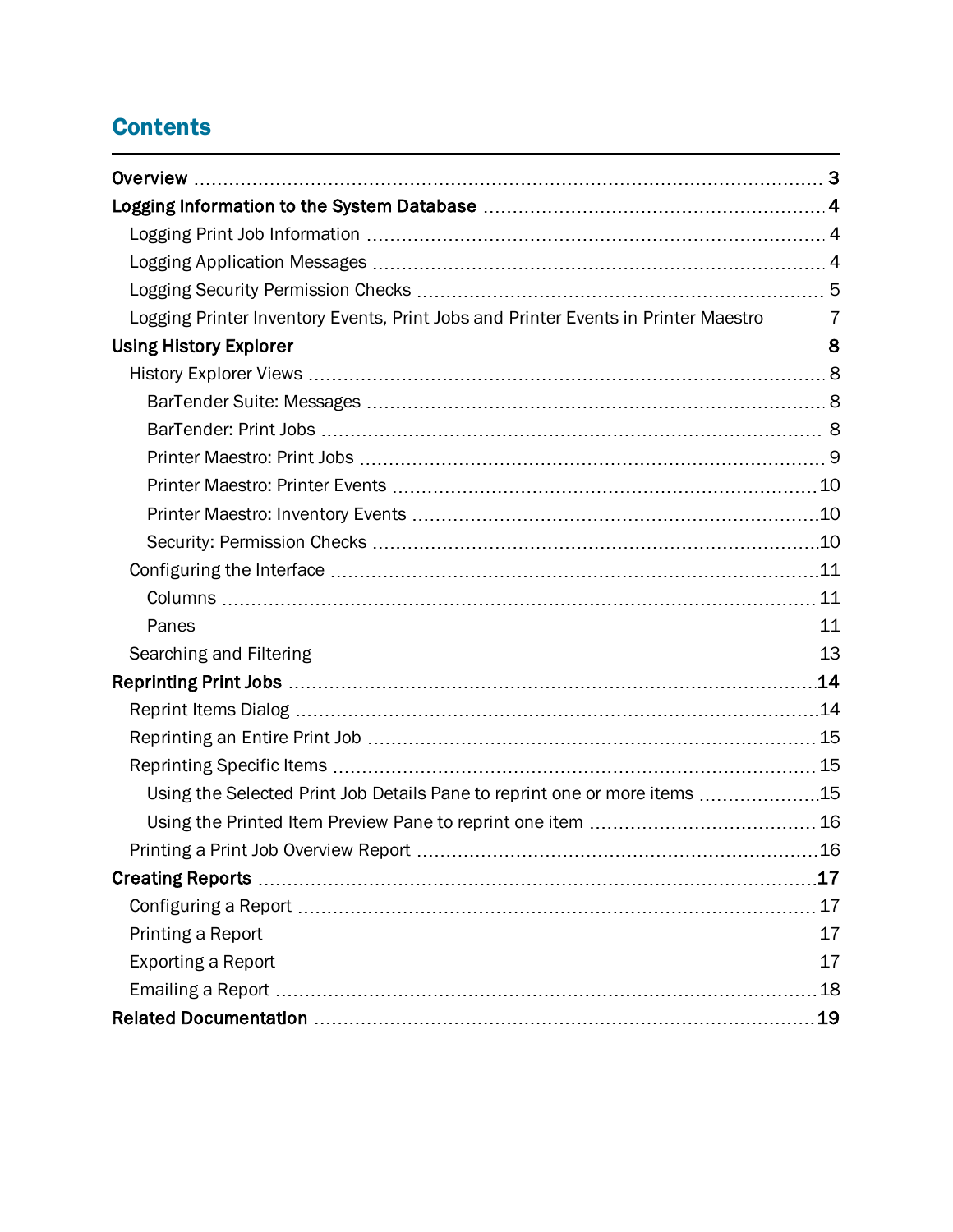## <span id="page-2-0"></span>**Overview**

Many applications in the BarTender Suite store important application-specific information in the BarTender System Database. For example, in BarTender Designer, you can save detailed information about your print jobs or log application messages that you encounter. In Administration Console, you can log security information about who accesses a particular application and when. And in Printer Maestro, you can track printer inventory levels. This information, and more, is stored in the BarTender System Database.

History Explorer makes it easy to view and monitor all of this information. You can also generate and print reports of any data in the BarTender System Database.

| <b>BarTender History Explorer</b>                    |                                                                                                                     |                                                                                                                                                                                                                                                                                                                                                                                                                                                                                                                                                                  | $\times$<br>п                         |
|------------------------------------------------------|---------------------------------------------------------------------------------------------------------------------|------------------------------------------------------------------------------------------------------------------------------------------------------------------------------------------------------------------------------------------------------------------------------------------------------------------------------------------------------------------------------------------------------------------------------------------------------------------------------------------------------------------------------------------------------------------|---------------------------------------|
| File Edit View Tools Help<br>m<br>dia<br>$+$         |                                                                                                                     |                                                                                                                                                                                                                                                                                                                                                                                                                                                                                                                                                                  |                                       |
| <b>View Selector</b>                                 | BarTender: Print Jobs - All BarTender Jobs                                                                          | Search Template Object Values<br>$\mathbf{r} \mid \mathbb{Q}$                                                                                                                                                                                                                                                                                                                                                                                                                                                                                                    | Time Span:                            |
|                                                      | <b>Created Time</b><br>- Last Status<br>Computer<br>Document                                                        | Printer                                                                                                                                                                                                                                                                                                                                                                                                                                                                                                                                                          | Printed It                            |
| BarTender Suite: Messages                            | $\hat{\phantom{a}}$<br>▶ 田 02/26/2019 1 4 Sent<br>DESKTOP-O2T80DC 9V_Motor.btw                                      | Microsoft XPS Document Wr 10                                                                                                                                                                                                                                                                                                                                                                                                                                                                                                                                     |                                       |
| <b>All Messages</b>                                  | 田 02/26/2019 1<br>sent<br>DESKTOP-O2T80DC 9V_Motor.btw                                                              | Microsoft XPS Document Wr 1                                                                                                                                                                                                                                                                                                                                                                                                                                                                                                                                      | 田                                     |
| Messages by Application                              | 田 02/26/2019 1<br>DESKTOP-OZT80DC SampleDocume<br>sent                                                              | Avery 64-04                                                                                                                                                                                                                                                                                                                                                                                                                                                                                                                                                      | 10                                    |
| Messages by Computer                                 | 田 02/26/2019 1<br>DESKTOP-O2T80DC SampleDocume<br><b>Sent</b>                                                       | Avery 64-04                                                                                                                                                                                                                                                                                                                                                                                                                                                                                                                                                      | 30<br>÷                               |
| Q Custom                                             | <b>PR. An Inc. Inc. Lo. L.</b><br>$-1 - 1$<br><b>BESURAS ASTASSA</b><br>ALL ARCHIVES<br>HI 44 4 Job 1 of 5 > H HI 4 | <b>Assan</b><br>1,000                                                                                                                                                                                                                                                                                                                                                                                                                                                                                                                                            |                                       |
| <b>BarTender: Print Jobs</b>                         | Selected Print Job Details<br># x<br>$\mathcal{A}_{\mathbf{r}}$<br>44                                               | Printed Item Preview (Logged)<br>$Q_1 \oplus \cdots \oplus \cdots \oplus \cdots \oplus \cdots \oplus \cdots \oplus \cdots \oplus \cdots \oplus \cdots \oplus \cdots \oplus \cdots \oplus \cdots \oplus \cdots \oplus \cdots \oplus \cdots \oplus \cdots \oplus \cdots \oplus \cdots \oplus \cdots \oplus \cdots \oplus \cdots \oplus \cdots \oplus \cdots \oplus \cdots \oplus \cdots \oplus \cdots \oplus \cdots \oplus \cdots \oplus \cdots \oplus \cdots \oplus \cdots \oplus \cdots \oplus \cdots \oplus \cdots \oplus \cdots \oplus \cdots \oplus \cdots \$ | $\sqrt{4}$ X                          |
| All BarTender Jobs                                   | Status History Job Messages Reprint Labels<br>Overview                                                              |                                                                                                                                                                                                                                                                                                                                                                                                                                                                                                                                                                  |                                       |
| Cancelled Jobs<br>Jobs with Errors<br>₩              | п<br><b>Print Job Overview</b>                                                                                      | 14015248                                                                                                                                                                                                                                                                                                                                                                                                                                                                                                                                                         | <b>D-ITEM</b>                         |
| Jobs by Printer                                      | Summary                                                                                                             | 900                                                                                                                                                                                                                                                                                                                                                                                                                                                                                                                                                              | <b>9V DC MOTOR</b>                    |
| Jobs by Document<br>c                                | Document Name:<br>9V_Motor.btv                                                                                      |                                                                                                                                                                                                                                                                                                                                                                                                                                                                                                                                                                  | <b>III</b> wasn                       |
| w<br>Jobs by Computer<br>Q3<br>Jobs by this Computer | Microsoft XP<br>Printer:                                                                                            | <b>THE REAL PROPERTY</b>                                                                                                                                                                                                                                                                                                                                                                                                                                                                                                                                         | <u>HIIIIIIII</u><br><u> HILLIAN I</u> |
| Q Custom                                             | 2/26/2019 2:4<br>Created Time:                                                                                      |                                                                                                                                                                                                                                                                                                                                                                                                                                                                                                                                                                  |                                       |
|                                                      | Last Status:<br>Sent                                                                                                | $101 - 41 - 4$<br>Item 1 of 10                                                                                                                                                                                                                                                                                                                                                                                                                                                                                                                                   | $+$ $+$ $+$                           |

History Explorer is available in all editions of BarTender. The Enterprise edition supports History Explorer with no restrictions. The Automation edition supports the logging of up to seven days of data and unlimited reprinting of documents from the logged print jobs. The other editions support the logging of up to seven days of data, and reprinted documents from the logged print jobs are printed in demonstration mode with a watermark.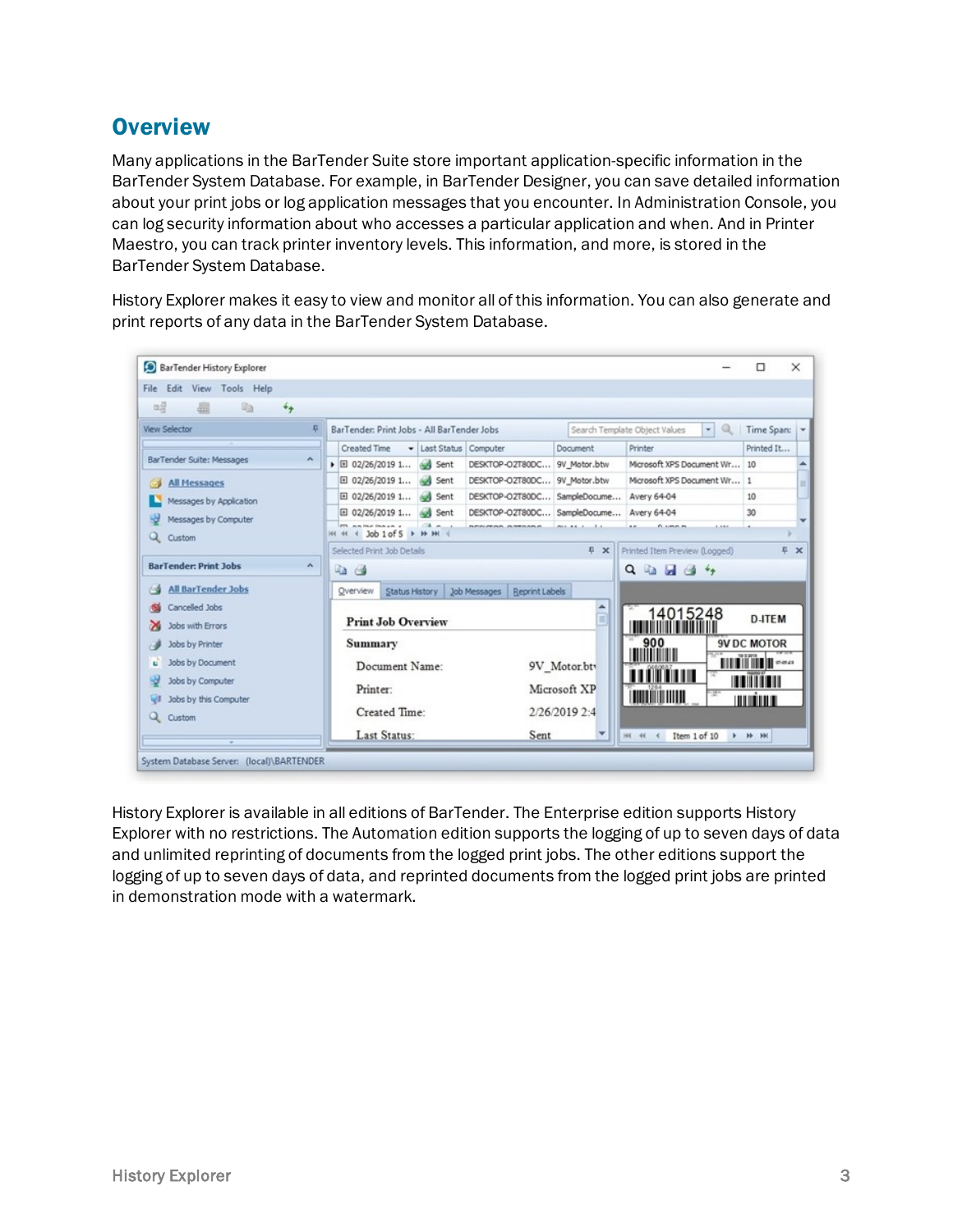## <span id="page-3-0"></span>Logging Information to the System Database

History Explorer displays information that is saved to the BarTender System Database. To view the information, you must first specify that the information is logged to the database.

For more information about how to configure the BarTender System Database, refer to the [Setting](http://help.seagullscientific.com/#../Subsystems/AdminConsole/Content/Sys_Database_SettingUp.html) Up the [BarTender](http://help.seagullscientific.com/#../Subsystems/AdminConsole/Content/Sys_Database_SettingUp.html) System Database topic in the BarTender help system.

#### <span id="page-3-1"></span>*Logging Print Job Information*

History Explorer can reprint one, more than one, or all of the items in a BarTender print job based on the print job information that is stored in the BarTender System Database. To use this reprint functionality, you must specify that print job information is logged to the BarTender System Database. To do this, follow these steps:

- 1. In Administration Console, expand the System Database node in the left navigation pane if it is not already expanded, and then click Print Job Logging.
- 2. On the Print Job Logging page, click to select the Log print job information check box.
- 3. In the Reprint area, click to select the reprint logging options that you want.
- 4. In the Images of Printed Items area, optionally click to select the Include image of the printed item(s) check box, and then configure the items to include and the image settings. When you do this, History Explorer can access an image of the print jobs that you specify in the Items list. Be aware that this option uses a significant amount of space in the BarTender System Database and can require more time to run BarTender print jobs.
- 5. Click Apply to apply your settings, or click OK to apply your settings and close Administration Console.

<span id="page-3-2"></span>For more information, refer to the Print Job [Logging](http://help.seagullscientific.com/#../Subsystems/AdminConsole/Content/Sys_Database_PrintJobLogging.html) Page topic in the BarTender help system.

#### *Logging Application Messages*

History Explorer can display a list of the messages that are generated by certain applications in the BarTender Suite. To log these messages to the BarTender System Database, follow these steps:

- 1. In BarTender, click Log Setup on the Administer menu. The Log Setup dialog opens.
- 2. Click to select the Log messages to System Database check box.
- 3. In the Severity Level list, select the severity level of the messages that you want to be logged (errors, warnings, and/or information). To specify individual messages that you want to be logged, select Custom, click Select, and then click to select the messages that you want. For more information, refer to the Select [Messages](http://help.seagullscientific.com/#HIDD_CUSTOMIZE_MESSAGES.htm) Dialog topic in the BarTender help system.
- 4. Click OK.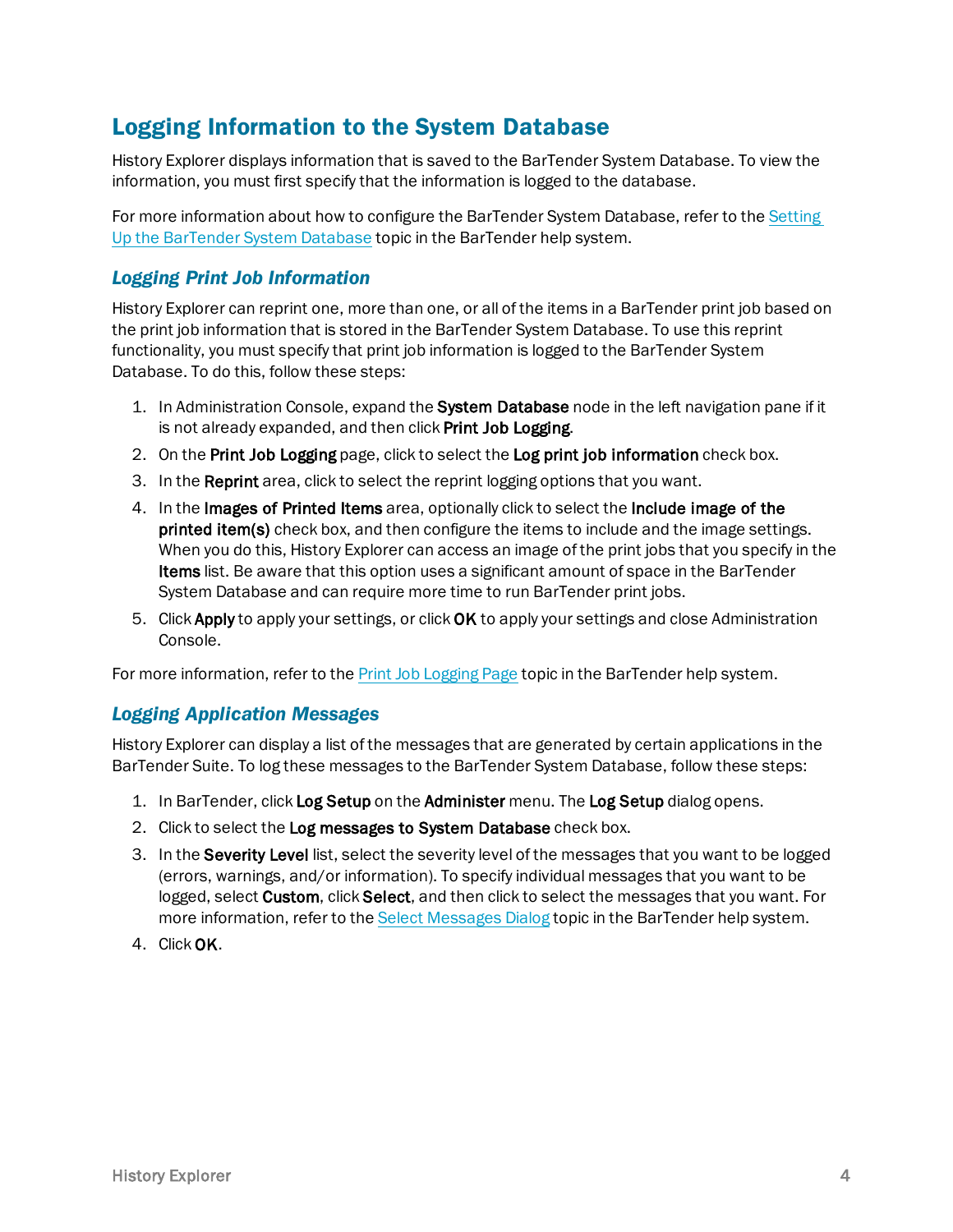| Log Setup                                                      |                                                                                    |              | $\times$       |
|----------------------------------------------------------------|------------------------------------------------------------------------------------|--------------|----------------|
| - System Database Logging<br>√ Log messages to System Database | Use Administration Console to configure logging print jobs to the System Database. |              |                |
| Severity Level:<br>Custom                                      |                                                                                    | $\checkmark$ | Select         |
| Errors<br>- Text File Logging                                  | <b>Errors and Warnings</b>                                                         |              |                |
| logging.<br>Custom                                             | It is recommended the Errors, Warnings, and Information                            |              | sing text file |
| Log messages to text file                                      | Setup                                                                              |              |                |
| Log print jobs to text file                                    | Setup                                                                              |              |                |
|                                                                | OK                                                                                 | Cancel       | Help           |

The message severity levels have the following meanings:

- Errors prevent you from printing an item or from using an application in the BarTender Suite.
- Warnings indicate events that may affect how an item is printed or how an application behaves, but these events are not serious enough to cause a print job to fail or an application to stop working.
- Information messages have no effect on the output of a print job or on the behavior of an application.

#### <span id="page-4-0"></span>*Logging Security Permission Checks*

Every time that a user tries to perform a protected action in any BarTender application, BarTender can log the permission check. These checks can include allowed actions, electronic signatures, logon overrides or encryption keys. History Explorer can display these permission checks if the following conditions are true:

- You have set up security for your computer.
- You have configured some security permissions.
- You have enabled security logging.

For more information about how to configure security permissions, refer to the [Security](http://help.seagullscientific.com/#../Subsystems/AdminConsole/Content/Security_LP.html) book of the BarTender help system and the *BarTender System Security* technical document:

[https://www.seagullscientific.com/resources/white-papers/](https://www.seagullscientific.com/support/white-papers)

To set up security logging, follow these steps:

- 1. Open Administration Console.
- 2. Expand the Security node, and then click Logging.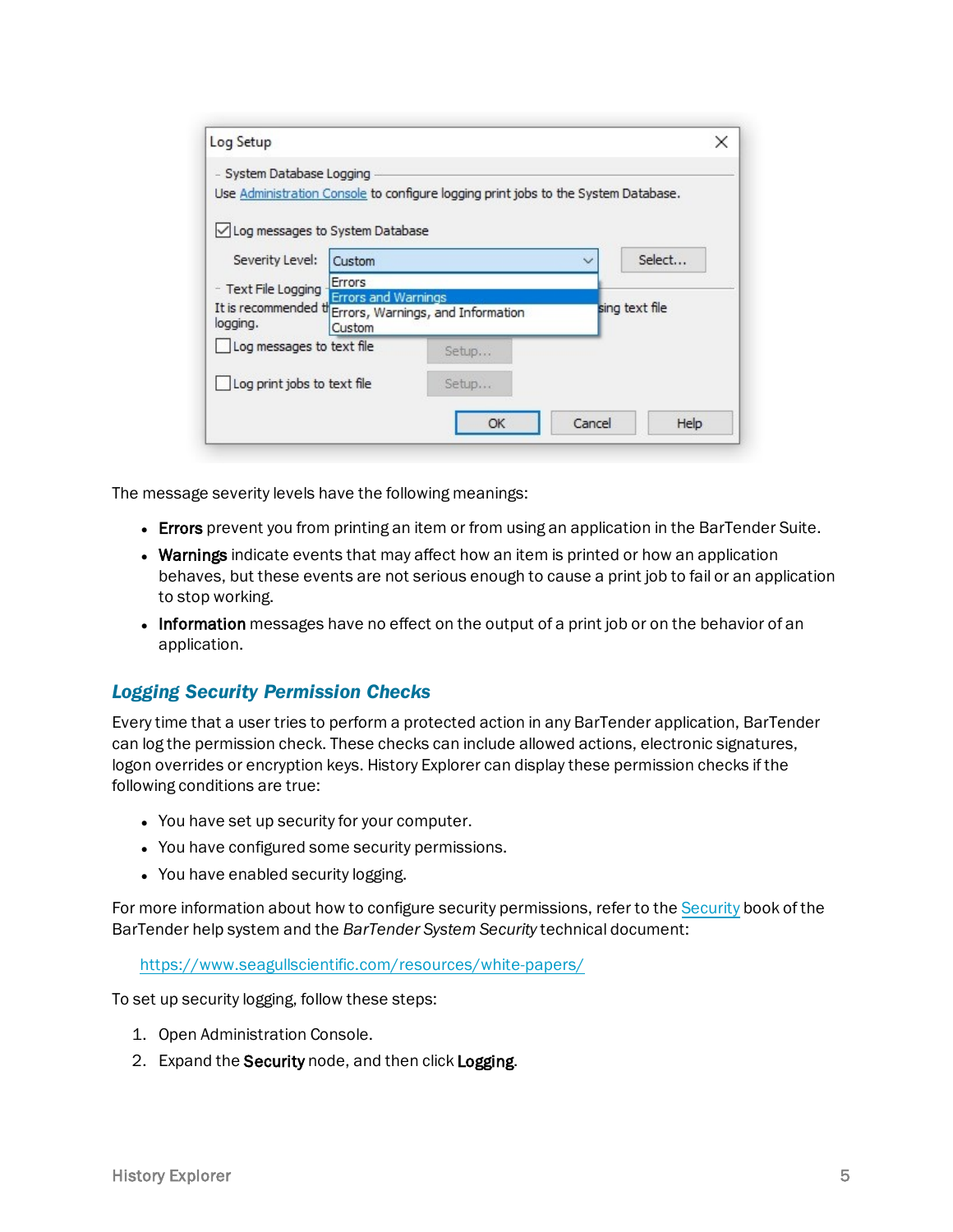| Printer Setup<br>File Locations  | Security > Logging                                     |  |  |  |  |  |
|----------------------------------|--------------------------------------------------------|--|--|--|--|--|
| Database Connections             | Permission checks to be logged to the System Database: |  |  |  |  |  |
| Integrations<br>۲                | Action                                                 |  |  |  |  |  |
| - Security                       | <b>Administration Console</b>                          |  |  |  |  |  |
| <b>User Permissions</b>          | Run                                                    |  |  |  |  |  |
| Logging                          | Administer Cloud Storage                               |  |  |  |  |  |
| Electronic Signatures            | Administer Email Servers                               |  |  |  |  |  |
| Document Encryption<br>Licensing | Administer Integrations                                |  |  |  |  |  |
| System Database                  | Administer Security                                    |  |  |  |  |  |
| <b>Email Servers</b>             | Administer System Database                             |  |  |  |  |  |
| Librarian Setup                  | BarTender                                              |  |  |  |  |  |
| <b>Windows Services</b>          | Run                                                    |  |  |  |  |  |
|                                  | Administer                                             |  |  |  |  |  |
|                                  | Modify Database Setup                                  |  |  |  |  |  |
|                                  | Modify Global Data Fields                              |  |  |  |  |  |
|                                  | Check All<br>Uncheck All                               |  |  |  |  |  |

- 3. Scroll through the Action list to find the actions that you want, and then click to select the check box for the permission checks that you want to be logged to the BarTender System Database.
- 4. Click Apply to save your changes. Alternatively, click OK to save your changes and close Administration Console.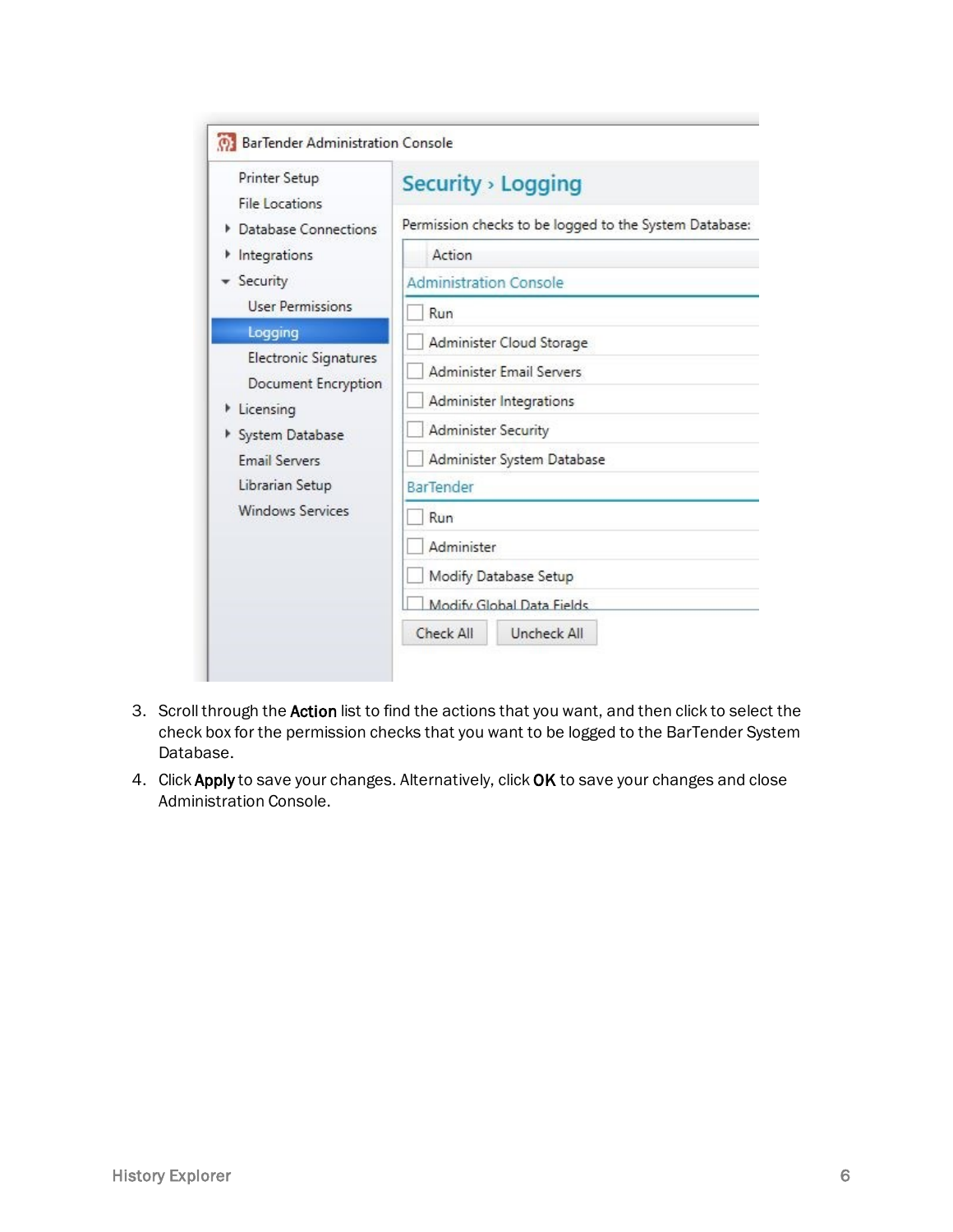#### <span id="page-6-0"></span>*Logging Printer Inventory Events, Print Jobs and Printer Events in Printer Maestro*

When you configure event logging in Printer Maestro, History Explorer can display the printer inventory events, print jobs and printer events that Printer Maestro logs. To do this, follow these steps:

- 1. Open Printer Maestro.
- 2. On the Administer menu, click Events Setup. The Events Setup dialog opens.

| <b>Events Setup</b>                                                                                                         |                                                                                                                                                                                                                                |  | × |
|-----------------------------------------------------------------------------------------------------------------------------|--------------------------------------------------------------------------------------------------------------------------------------------------------------------------------------------------------------------------------|--|---|
| <b>Event Targets</b><br><b>BarTender System Datab</b><br>Email<br>Windows Event Log<br>Windows Messenger<br>Yahoo Messenger | Events<br>Enable<br>$\checkmark$<br>Event Selection<br>Severity:<br>Errors only<br>Errors and warnings only<br><b>Errors</b> , warnings, and information<br>Categories:<br>Printer<br>Job<br>Computer<br>Database<br>Inventory |  |   |

- 3. In the left navigation pane, select BarTender System Database.
- 4. On the Events tab, click to select the Enable check box.
- 5. Under Event Selection, select the messages that you want to be logged.
- 6. Under Categories, click to select the Printer, Job and Inventory check boxes.
- 7. Click OK to close the Events Setup dialog.

For more information, refer to the [Events](http://help.seagullscientific.com/#../Subsystems/Maestro/Content/EventSetupDialog_LP.htm) Setup Dialog topic in the BarTender help system.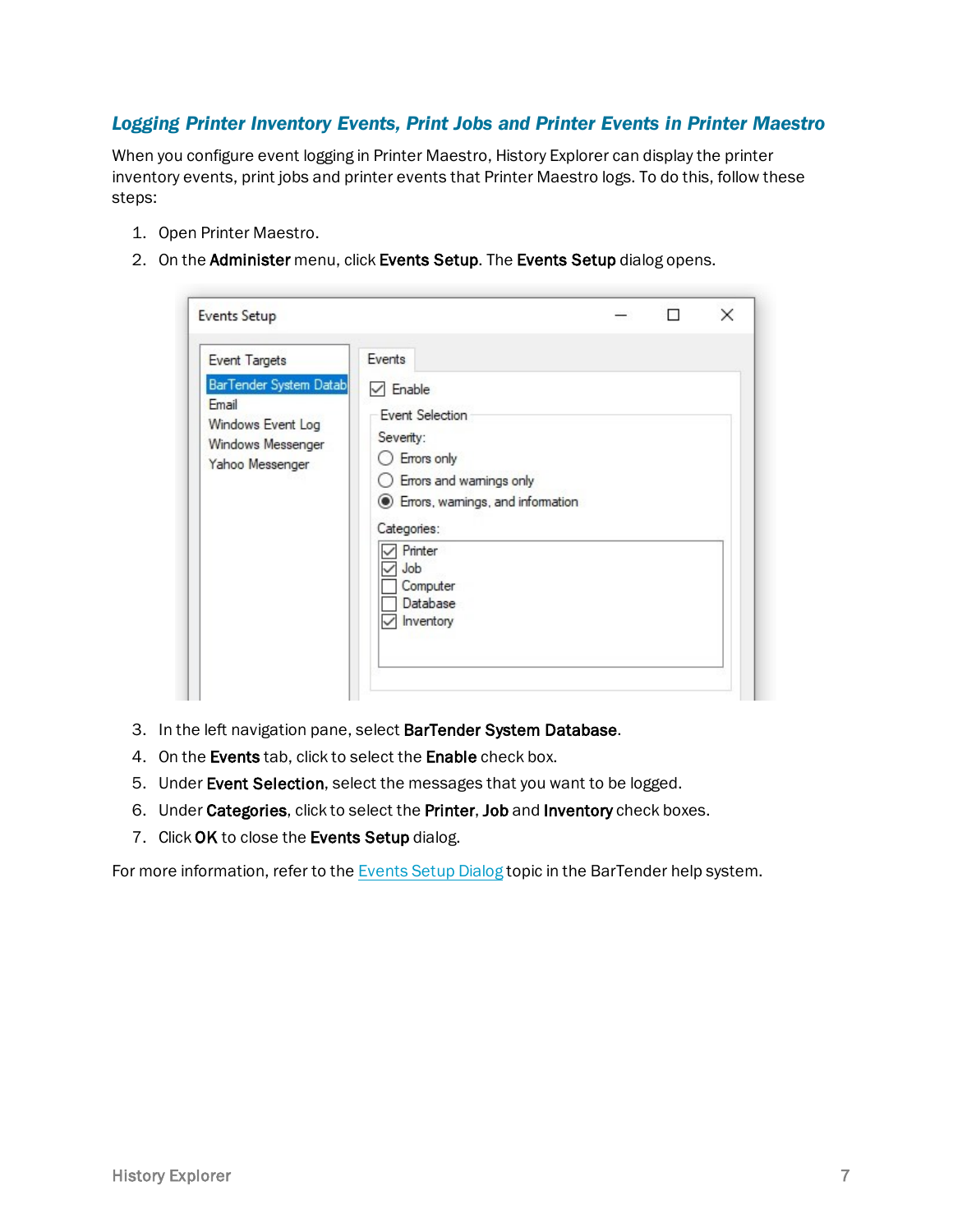# <span id="page-7-1"></span><span id="page-7-0"></span>Using History Explorer

#### *History Explorer Views*

You can configure History Explorer to display different types of information according to the view that you select in the View Selector pane. Several views are available, depending on the applications for which you enabled logging.

#### <span id="page-7-2"></span>BarTender Suite: Messages

When you select one of the filtering options in the BarTender Suite: Messages view, History Explorer displays a list of messages that are stored in the BarTender System Database, which come from all applications in the BarTender Suite for which message logging is enabled.

| BarTender History Explorer                         |                                                |                                         | □<br>$\times$                     |
|----------------------------------------------------|------------------------------------------------|-----------------------------------------|-----------------------------------|
| Edit View Tools Help<br>File                       |                                                |                                         |                                   |
| md<br>畾<br>Li a<br>$+$                             |                                                |                                         |                                   |
| View Selector<br>早                                 | BarTender Suite: Messages - All Messages       | 3 Varnings                              | (i) 28 Messages<br>Time Span:   w |
|                                                    | Time<br>Severity<br>۰                          | Message                                 | Application                       |
| <b>BarTender Suite: Messages</b><br>A              | 03/04/2019 10:12:21<br>(i) Information         | Database Datastore 1 on DESKTOP-O2      | BarTender System Service          |
| <b>All Messages</b>                                | 03/04/2019 10:12:19<br>(i) Information         | Database maintenance started at Mon     | BarTender System Service          |
| Messages by Application                            | 03/04/2019 10:11:27<br>(i) Information         | A BarTender instance from 'DESKTOP-     | BarTender Licensing Service       |
| Messages by Computer                               | 03/01/2019 14:39:15<br>(i) Information         | A BarTender instance from 'DESKTOP-     | BarTender Licensing Service       |
|                                                    | 03/01/2019 14:33:28<br>(i) Information         | A BarTender instance from 'DESKTOP-     | BarTender Licensing Service       |
| Q Custom                                           | 03/01/2019 14:32:21<br>(i) Information         | A BarTender instance from 'DESKTOP-     | BarTender Licensing Service       |
| BarTender: Print Jobs                              | 03/01/2019 10:25:21<br>(i) Information         | Database maintenance completed at F     | BarTender System Service          |
|                                                    | 03/01/2019 10:25:20<br>(i) Information         | Database Datastore 1 on DESKTOP-O2      | BarTender System Service          |
| <b>All BarTender Jobs</b>                          | 03/01/2019 10:25:10<br>(i) Information         | Database maintenance started at Frid    | BarTender System Service          |
| Cancelled Jobs                                     | 03/01/2019 10:24:18<br>(i) Information         | A BarTender instance from 'DESKTOP-     | BarTender Licensing Service       |
| Jobs with Errors<br>$\mathbf{\mathbf{\mathsf{x}}}$ | 02/26/2019 17:27:37<br><b>E</b> st Error       | Text 35' is clipped. Its content may no | BarTender                         |
| Jobs by Printer                                    | 02/26/2019 14:41:16<br>(i) Information         | BarTender successfully sent the print j | <b>BarTender</b>                  |
| Jobs by Document                                   | 02/26/2019 14:40:07<br>(i) Information         | BarTender successfully sent the print j | <b>BarTender</b>                  |
|                                                    | 02/26/2019 14:22:09<br>(i) Information         | BarTender successfully sent the print j | BarTender                         |
| Jobs by Computer                                   | 02/26/2019 14:22:09<br><b>E</b> rror           | Text 1' is clipped. Its content may not | <b>BarTender</b>                  |
| Jobs by this Computer                              | 02/26/2019 14:21:44<br>(i) Information         | A BarTender instance from 'DESKTOP-     | BarTender Licensing Service       |
| Q Custom                                           | 02/26/2019 14:21:39<br>(i) Information         | BarTender Licensing Service started.    | BarTender Licensing Service       |
|                                                    | <b>F HF HF 4</b><br>4 Message 1 of 46<br>$+44$ |                                         |                                   |
| System Database Server: (local)\BARTENDER          |                                                |                                         |                                   |

#### <span id="page-7-3"></span>BarTender: Print Jobs

The BarTender: Print Jobs view displays all the jobs that you printed by using BarTender. By default, they are listed chronologically in the order in which they were printed. Click a job to view detailed print information, images of your items and status history.

To reprint any job, right-click it, and then click Reprint.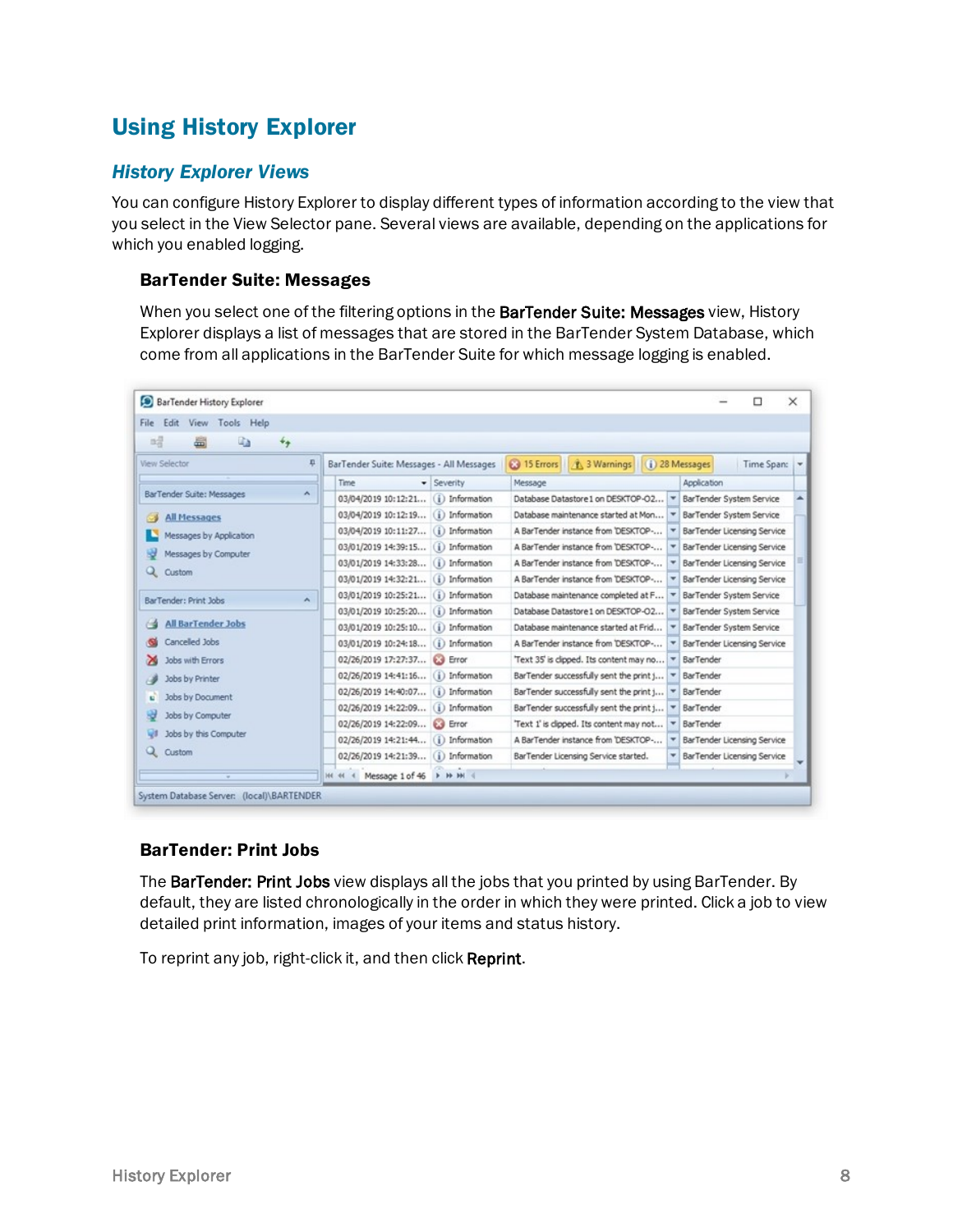To view more detailed information about a particular print job, click  $\Xi$  to expand it. Click  $\Xi$  to collapse the print job details.

|                                                                         |  |  | Created Time                                       |                                             | · Last Status | Document                                     |  | Printer                       |  | <b>Printed Items</b>     |
|-------------------------------------------------------------------------|--|--|----------------------------------------------------|---------------------------------------------|---------------|----------------------------------------------|--|-------------------------------|--|--------------------------|
|                                                                         |  |  | 田 02/26/2019 14:39:54.457                          |                                             | sent          | 9V Motor.btw                                 |  | Microsoft XPS Document Writer |  |                          |
|                                                                         |  |  | $\triangleright$ $\square$ 02/26/2019 14:22:05.239 |                                             | <b>Sent</b>   | SampleDocument.btw                           |  | <b>Avery 64-04</b>            |  | 10                       |
|                                                                         |  |  | Status History                                     | Job Messages                                |               |                                              |  |                               |  |                          |
| a Time<br>$\triangle$ Status<br>> 02/26/2019 14:22:05 (a) Creating      |  |  | Description                                        |                                             |               |                                              |  |                               |  |                          |
|                                                                         |  |  |                                                    | Application started creating the print job. |               |                                              |  |                               |  |                          |
|                                                                         |  |  | 02/26/2019 14:22:07 (A) Queued                     |                                             |               | Print job now waiting to be sent to printer. |  |                               |  | ÷                        |
| 02/26/2019 14:22:11 (A Sending<br>Started sending print job to printer. |  |  |                                                    | ٠                                           |               |                                              |  |                               |  |                          |
|                                                                         |  |  | 02/26/2019 14:22:11 44 Sent                        |                                             |               | Finished sending print job to printer.       |  |                               |  | $\overline{\phantom{0}}$ |

#### <span id="page-8-0"></span>Printer Maestro: Print Jobs

The Printer Maestro: Print Jobs view displays information about all print jobs that were sent from any application on your computer, not only BarTender jobs, as long as you are connected to the Printer Maestro service.

Click  $\mathbf{\Xi}$  to view a detailed status history for a selected print job.

|                                      | Printer Maestro: Print Jobs - All Print Jobs |                 |                       | Time Span: All     |                    | ٠          |
|--------------------------------------|----------------------------------------------|-----------------|-----------------------|--------------------|--------------------|------------|
| Time                                 | $\blacktriangleright$ Printer                | <b>Job Name</b> | <b>User</b>           | <b>Total Pages</b> | <b>Last Status</b> |            |
| ▶ 田 10/16/2015  Label Printer        |                                              | Mixed Load.btw  | SeaguilUser           |                    | 0 (kg Creating     |            |
| El 10/16/2015  Label Printer         |                                              | Mixed Load.btw  | SeagullUser           |                    | 1 Aud Sent         | ы          |
| El 10/16/2015  Label Printer         |                                              | Mixed Load.btw  | SeaguilUser           |                    | 1 and Sent         |            |
| El 10/16/2015  Laser Printer         |                                              | Single Pack.btw | SeaguilUser           |                    | 1 aud Sent         |            |
| 210531101                            | 1 ahal Drinter<br>4 Message 1 of 11 P H HH 4 | Single Dark hhw | <b>Sears ill lear</b> |                    | 1.6% Cancelled     |            |
| <b>Job Events</b><br>Overview        |                                              |                 |                       |                    |                    |            |
| <b>Print Job Overview</b><br>Summary |                                              |                 |                       |                    |                    | $\ddot{ }$ |
| Job Name:                            |                                              | Mixed Load btw  |                       |                    |                    |            |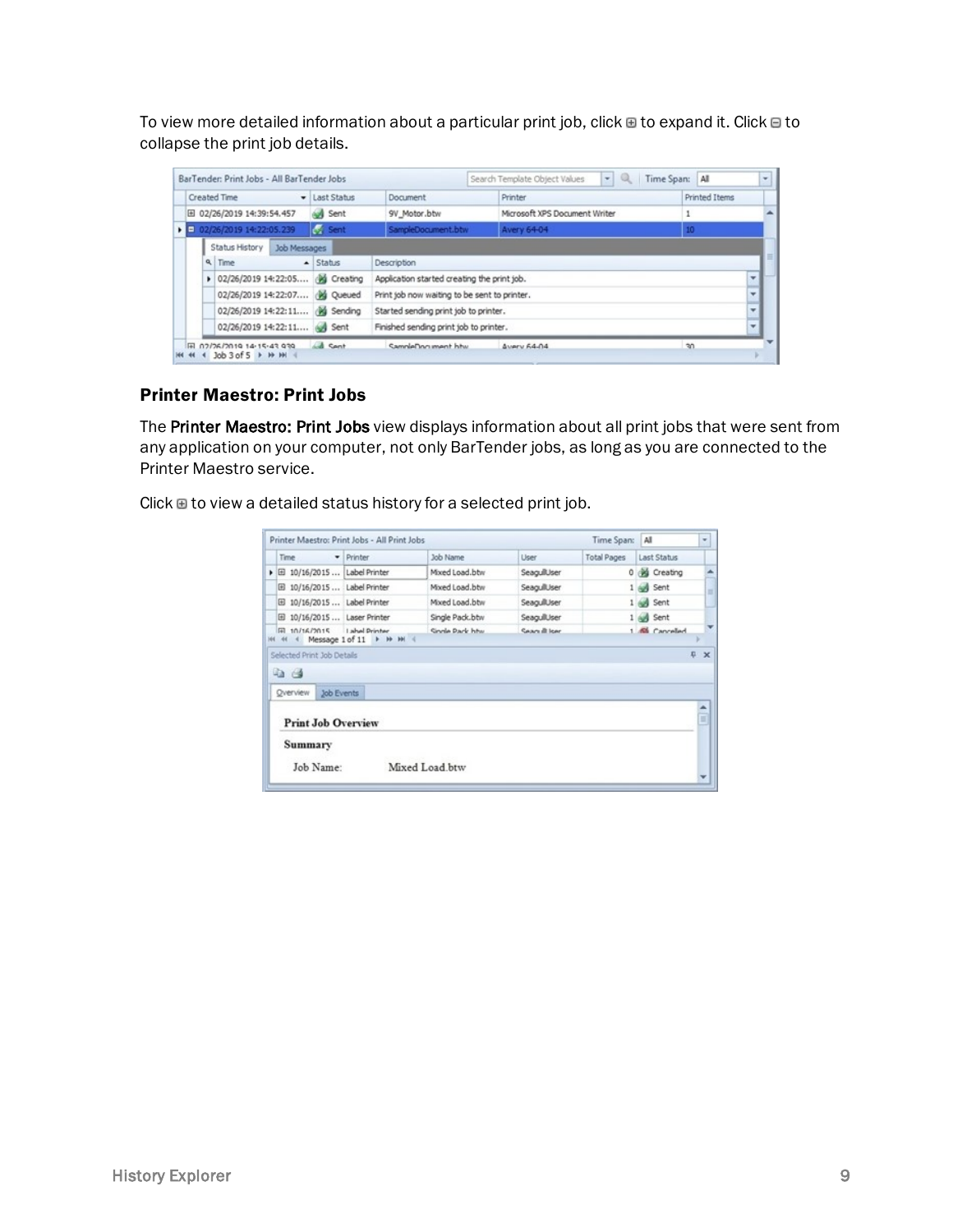#### <span id="page-9-0"></span>Printer Maestro: Printer Events

When the Printer Maestro service detects a printer event, it stores the event as a field in its database. You can use the Printer Maestro: Printer Events view to sort these events by printer so that you can monitor the printers that are installed on your computer.

| 10/16/2015<br>10/16/2015  @ Error | (i) Information | Job<br><b>Job</b>                                                                         | Label Printer<br>Label Printer | User cancelled the print job 'Master Label.btw' on    |
|-----------------------------------|-----------------|-------------------------------------------------------------------------------------------|--------------------------------|-------------------------------------------------------|
|                                   |                 |                                                                                           |                                |                                                       |
|                                   |                 |                                                                                           |                                | Print job 'Master Label.btw' on printer 'Label Printe |
| 10/16/2015  @ Error               |                 | Printer                                                                                   | Label Printer                  | Error on 'Label Printer': Offline                     |
|                                   |                 | Printer                                                                                   | Laser Printer                  | Laser Printer'is ready.                               |
|                                   |                 | Printer                                                                                   | Laser Printer                  | Laser Printer' has been added.                        |
|                                   |                 | <b>Job</b>                                                                                | Label Printer                  | Print job 'Master Label.btw' now waiting to be sen    |
|                                   |                 | 10/16/2015  (i) Information<br>10/16/2015  (i) Information<br>10/16/2015  (i) Information |                                |                                                       |

#### <span id="page-9-1"></span>Printer Maestro: Inventory Events

You can use Printer Maestro to track printer inventory, such as printer stock, ink and toner, or hardware parts. When one of these tracked inventory levels changes status, you can view the events by using the Printer Maestro: Inventory Events view.

#### <span id="page-9-2"></span>Security: Permission Checks

The Security: Permission Checks view displays the security permission checks that are made by applications in the BarTender Suite. These checks can include allowed actions, electronic signatures, logon overrides or encryption keys.

|              | Time       | Liser<br>$\bullet$  | Login Override      | Application      | Permission Requested        | Result  |
|--------------|------------|---------------------|---------------------|------------------|-----------------------------|---------|
|              | 10/17/2015 | BarTender\aanderson | NA                  | <b>BarTender</b> | Modify Templates            | Allowed |
|              | 10/17/2015 | BarTender\aanderson | NA                  | <b>BarTender</b> | Save Document               | Allowed |
|              | 10/17/2015 | BarTender\aanderson | NA                  | BarTender        | Modify Print Dialog Options | Allowed |
|              | 10/17/2015 | BarTender\aanderson | NA                  | <b>BarTender</b> | Print Unpublished Documents | Allowed |
|              | 10/17/2015 | BarTender Vrburgess | NA.                 | BarTender        | Run                         | Allowed |
|              | 10/17/2015 | BarTender Vrburgess | NA.                 | BarTender        | Modify Templates            | Allowed |
|              | 10/17/2015 | BarTender Vrburgess | NA.                 | BarTender        | Save Document               | Allowed |
|              | 10/17/2015 | BarTender \doe      | BarTender Viburgess | <b>BarTender</b> | Run                         | Allowed |
| $\mathbf{r}$ | 10/17/2015 | BarTender\jdoe      | NA                  | Print Station    | Run                         | Allowed |
|              | 10/17/2015 | BarTenderlidoe      | NA.                 | Print Station    | Administer                  | Denied  |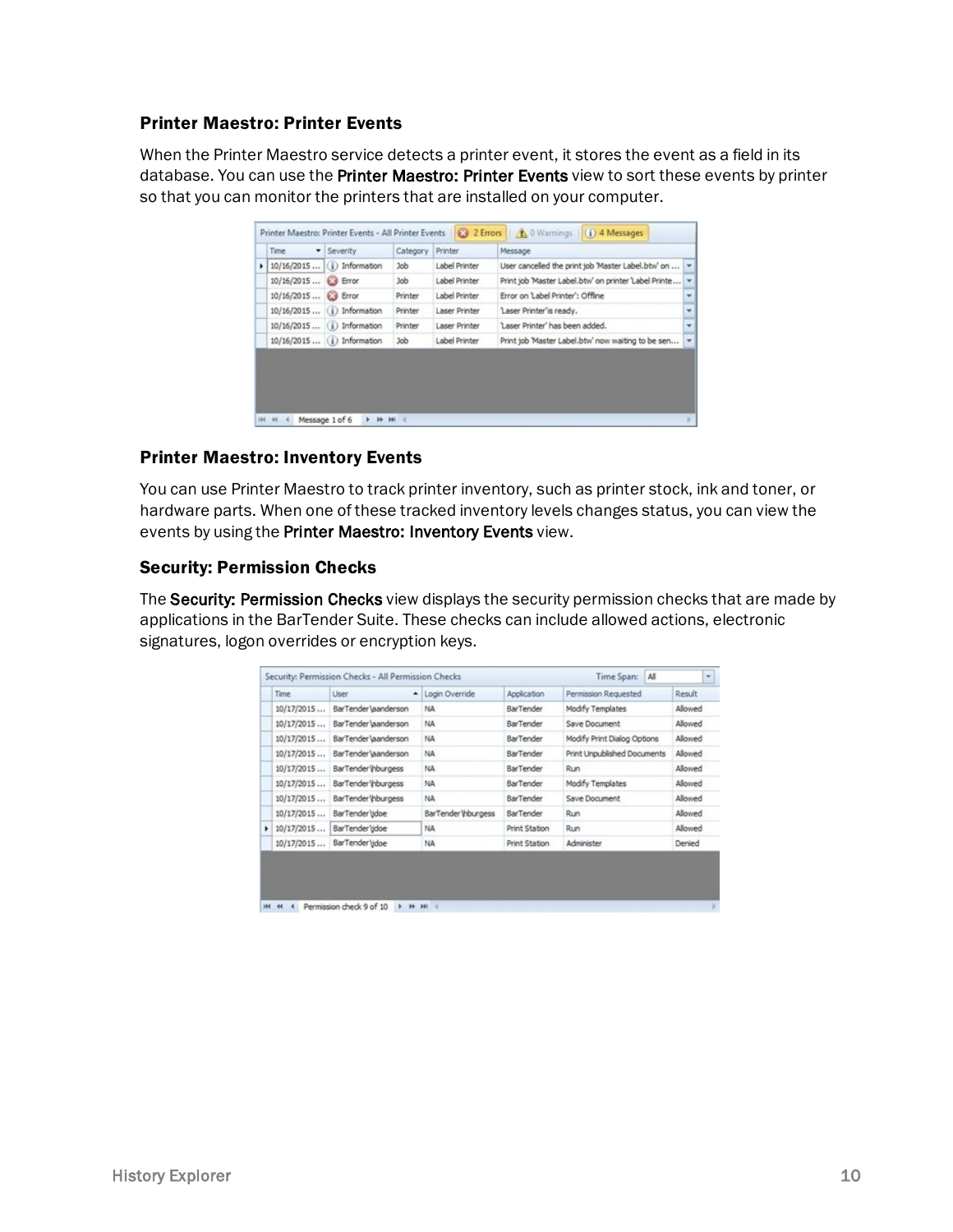#### <span id="page-10-0"></span>*Configuring the Interface*

As with most of the other applications in the BarTender Suite, you can configure the layout of History Explorer by sorting, adding, removing and resizing columns and panes.

#### <span id="page-10-1"></span>Columns

You can sort, group and configure columns in the interface by using one or more of the following methods:

- To sort columns by ascending order (A-Z, 0-9), click  $\bullet$  . Click  $\bullet$  to sort in descending order (Z-A, 9-0).
- To reposition a column, drag the column header to the left or right.
- To add a column, right-click any column header to display the list of available columns, and then click to select the column that you want to add.
- To remove a column, right-click any column header to display the list of available columns, and then click to clear the column that you want.
- To resize a column, point to the column header until the resizing cursor  $(\leftrightarrow)$  appears, and then drag the column to change its width.
- To group the information by a specific column, use one of the following methods:
	- Right-click a column header, and then click Group By This Column.
	- Right-click a column header, click Show Group By Box, and then drag the column header to the box.

|   | BarTender: Print Jobs - All BarTender Jobs                         | Search Template Object Values | ۰. | Time Span:              | All |  |
|---|--------------------------------------------------------------------|-------------------------------|----|-------------------------|-----|--|
|   | Last Status<br>$\blacktriangle$<br><b>Created Time</b><br>Document | Printer                       |    | Number of Printed Items |     |  |
| ٠ | > Last Status: (A) Queued                                          |                               |    |                         |     |  |
|   | > Last Status: (Cancelled                                          |                               |    |                         |     |  |
|   | > Last Status: Sent                                                |                               |    |                         |     |  |
|   | > Last Status: X Error                                             |                               |    |                         |     |  |
|   |                                                                    |                               |    |                         |     |  |

#### <span id="page-10-2"></span>Panes

You can resize, move, float, remove, or hide panes by using one or more of the following methods:

- To resize panes, point to the side, top, or bottom of the pane. When you see the resizing cursor ( $\bigoplus$  or  $\bigoplus$ ), drag the pane to change its width or height.
- To move a pane so that it is docked to a different location, drag the pane name to the location that you want, and then point to a docking arrow (for example:  $\blacktriangleright$ ) to place the pane.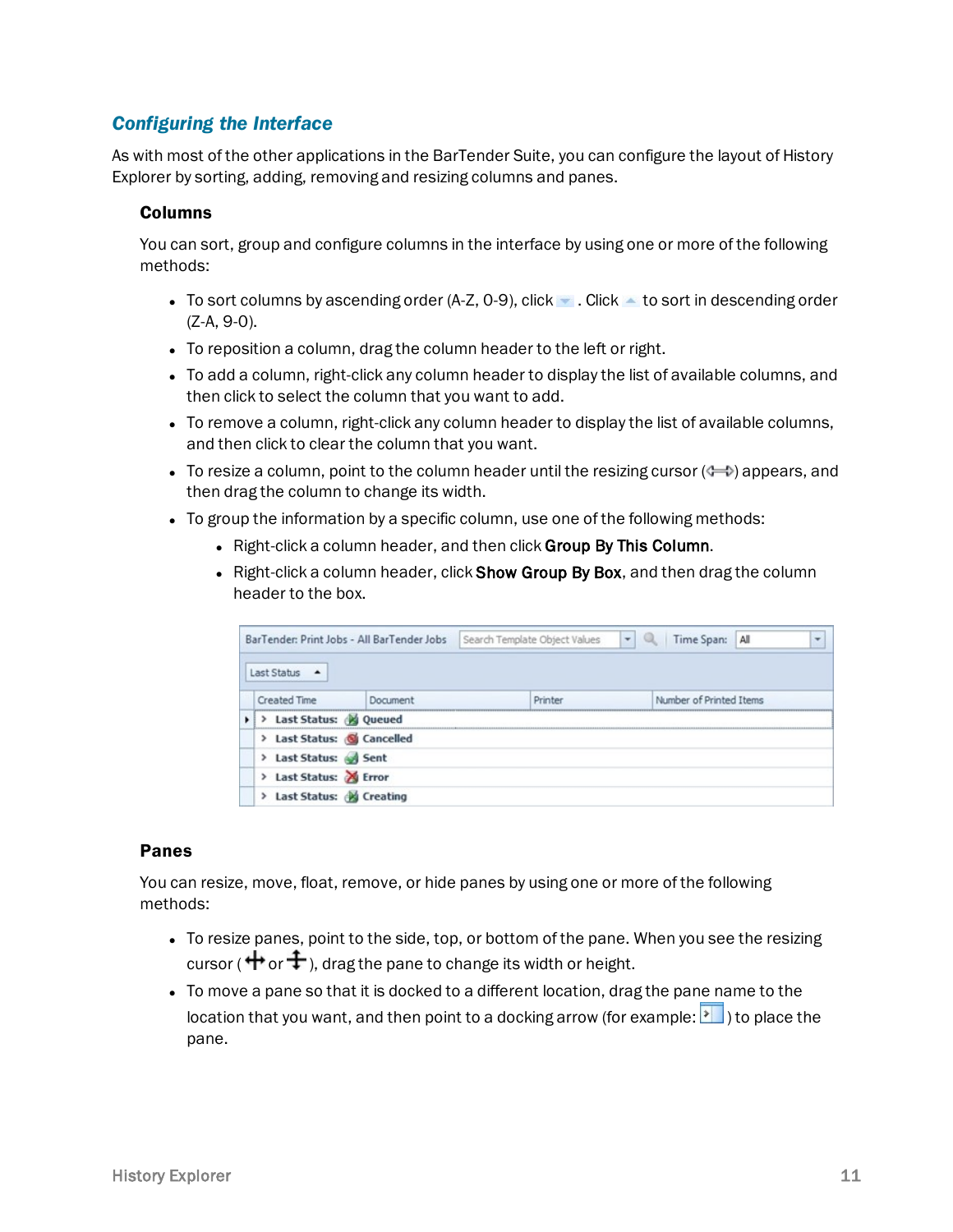- To float a pane, drag a pane out of its current position, but do not point to a docking arrow. When you do this, you can move the pane completely out of the History Explorer window to view it separately. To re-dock a floating pane, drag it back to the History Explorer window, and then point to a docking arrow.
- To remove a pane, click  $\mathbf{x}$  at the upper-right corner of a pane to remove it from the History Explorer window. You can also choose which panes to display by using the History Explorer View menu. You can restore the interface to its original configuration at any time by clicking Restore Default View on the View menu.
- If To hide a pane, click the auto-hide icon  $($   $\uparrow$   $)$  at the upper-right corner of a pane to move it to a tab at the bottom of the History Explorer window. Point to the tab to view the pane. To show the pane again, point to the tab to display the pane, and then click the dock icon  $(+)$ at the upper-right corner.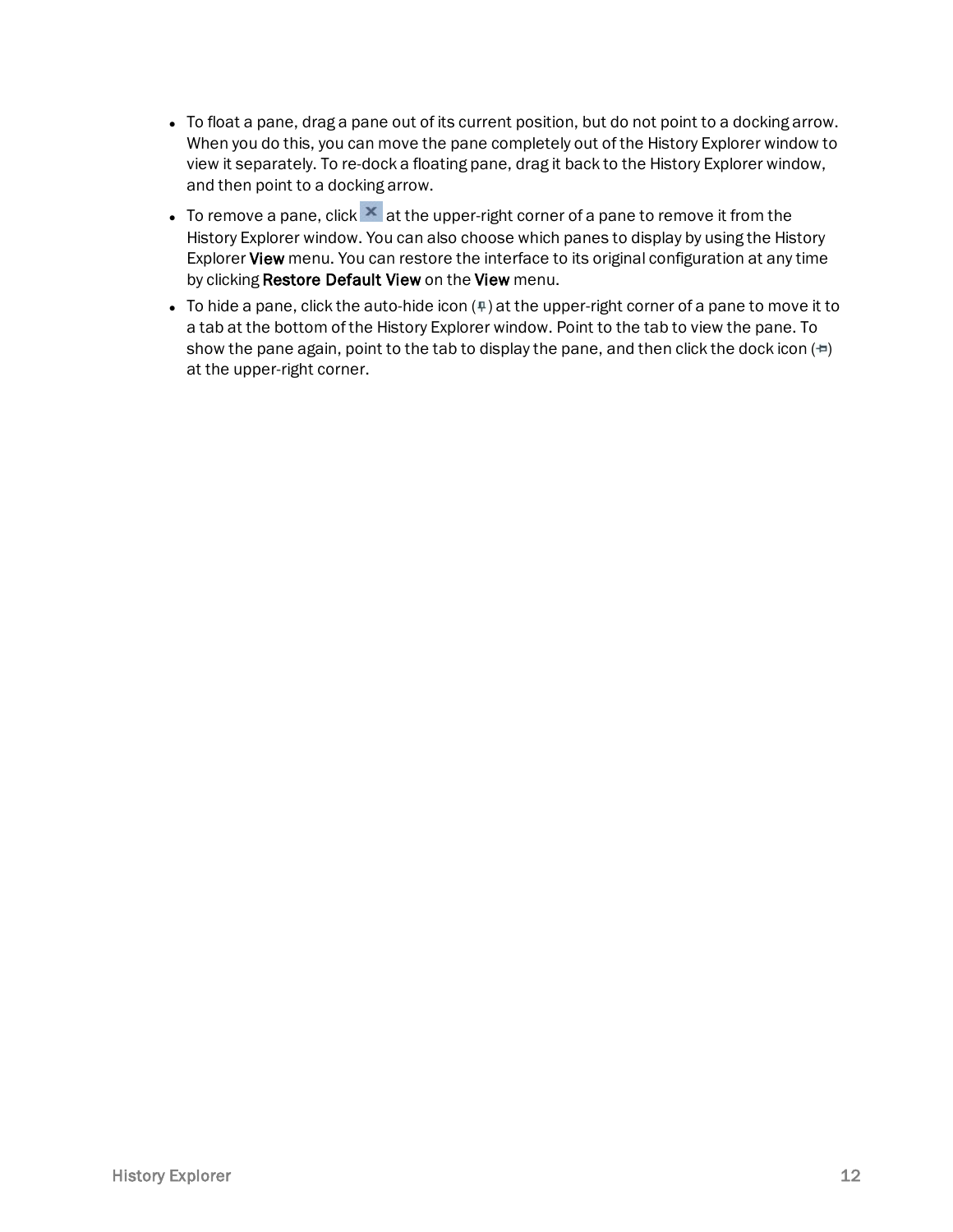#### <span id="page-12-0"></span>*Searching and Filtering*

History Explorer offers the following methods to search for and filter data:

• The BarTender: Print Jobs view provides a search field that you can use to search every object in every print job within the specified time frame for the specified text.

|  | BarTender: Print Jobs - All BarTender Jobs Search 7 |  |  |  |  | All |  |  |
|--|-----------------------------------------------------|--|--|--|--|-----|--|--|
|--|-----------------------------------------------------|--|--|--|--|-----|--|--|

• All History Explorer views include a navigation bar that you can use to browse through the entries in the current view.



• You can use one of the built-in filter tools to help narrow down the results that appear. Each view contains commonly used filters as sub-categories in the View Selector pane. If these don't meet your filtering needs, you can set up custom filtering criteria by using the Custom view.

| $A$ Filter |                                                               |   |              |
|------------|---------------------------------------------------------------|---|--------------|
| View:      | Custom                                                        | ۳ | Apply Filter |
| And O      | -[Application] Equals BarTender @                             |   |              |
| Computer   | - [Severity] Equals 1 Warning - 0<br>$\overline{\phantom{a}}$ |   |              |

- All History Explorer views (except custom views) include the following filtering tools:
	- Time Span: Specifies a time span to filter by.

| Security: Permission Checks - All Permission Checks | Time Span: All |  |
|-----------------------------------------------------|----------------|--|

**Filter editor**  $\cdot$  : Opens a dialog box that provides a search field and other options that you can use to filter the data by custom values.



For more information about how to filter data, refer to the [Filtering](http://help.seagullscientific.com/#../Subsystems/HistoryExplorer/Content/Filter_Overview_HE.htm) Data topic of the BarTender help system.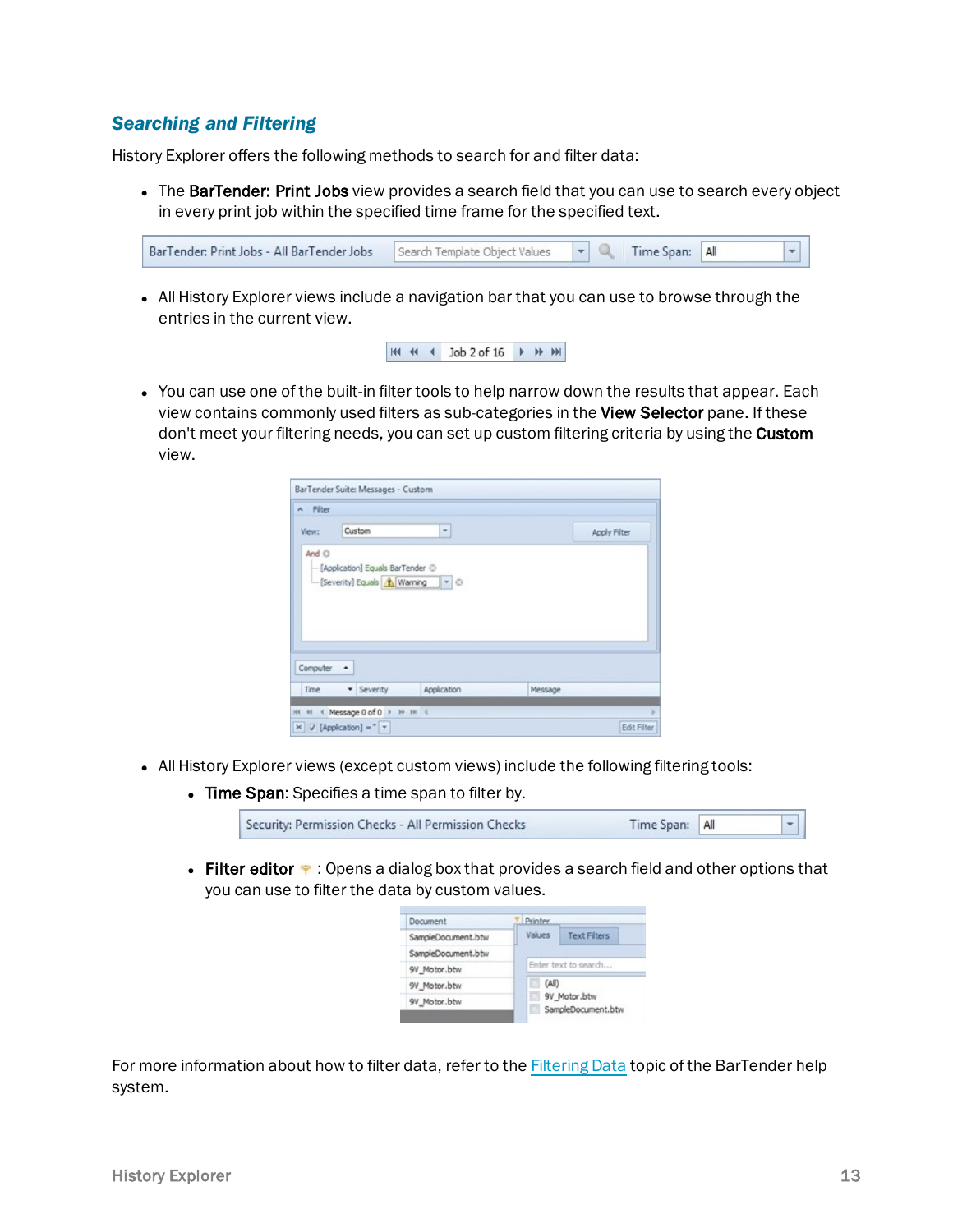# <span id="page-13-1"></span><span id="page-13-0"></span>Reprinting Print Jobs

#### *Reprint Items Dialog*

No matter where a print job originated from, History Explorer can redirect any reprint job to any computer or printer on the network. Use the Reprint Items dialog, which appears whenever you reprint items from History Explorer, to change the computer where you want the print job to originate from or to change the printer so that you don't have to recreate the original hardware and software configuration. Even if you want to change to a completely different brand of printer that uses a different printer language, you can reprint items from past print jobs

|                         | Reprint Job [NewAddresses.btw]                                                                               | $\times$ |
|-------------------------|--------------------------------------------------------------------------------------------------------------|----------|
| <b>BarTender Server</b> |                                                                                                              |          |
|                         | Select the computer that originally printed the selected item(s) or<br>select another computer for printing. |          |
| Computer:               | Use Original (desktop-mdpqqe0)                                                                               |          |
| Printer                 |                                                                                                              |          |
|                         | Select the printer that originally printed the selected items(s) or select<br>another printer.               |          |
| Name:                   | Use Original (SATO CG208DT RFID)                                                                             |          |
| Model:                  | SATO CG208DT RFID                                                                                            |          |
| Port:                   | COM1:                                                                                                        |          |
| Location:               |                                                                                                              |          |
| Comment:                |                                                                                                              |          |
|                         |                                                                                                              |          |
| Quantity                | 1                                                                                                            |          |
| Copies:                 | $\div$                                                                                                       |          |
| Comments                |                                                                                                              |          |
|                         |                                                                                                              |          |
|                         |                                                                                                              |          |
|                         | Cancel<br>Print<br>Help                                                                                      |          |

The Comments field is supported in BarTender 2021 and later versions.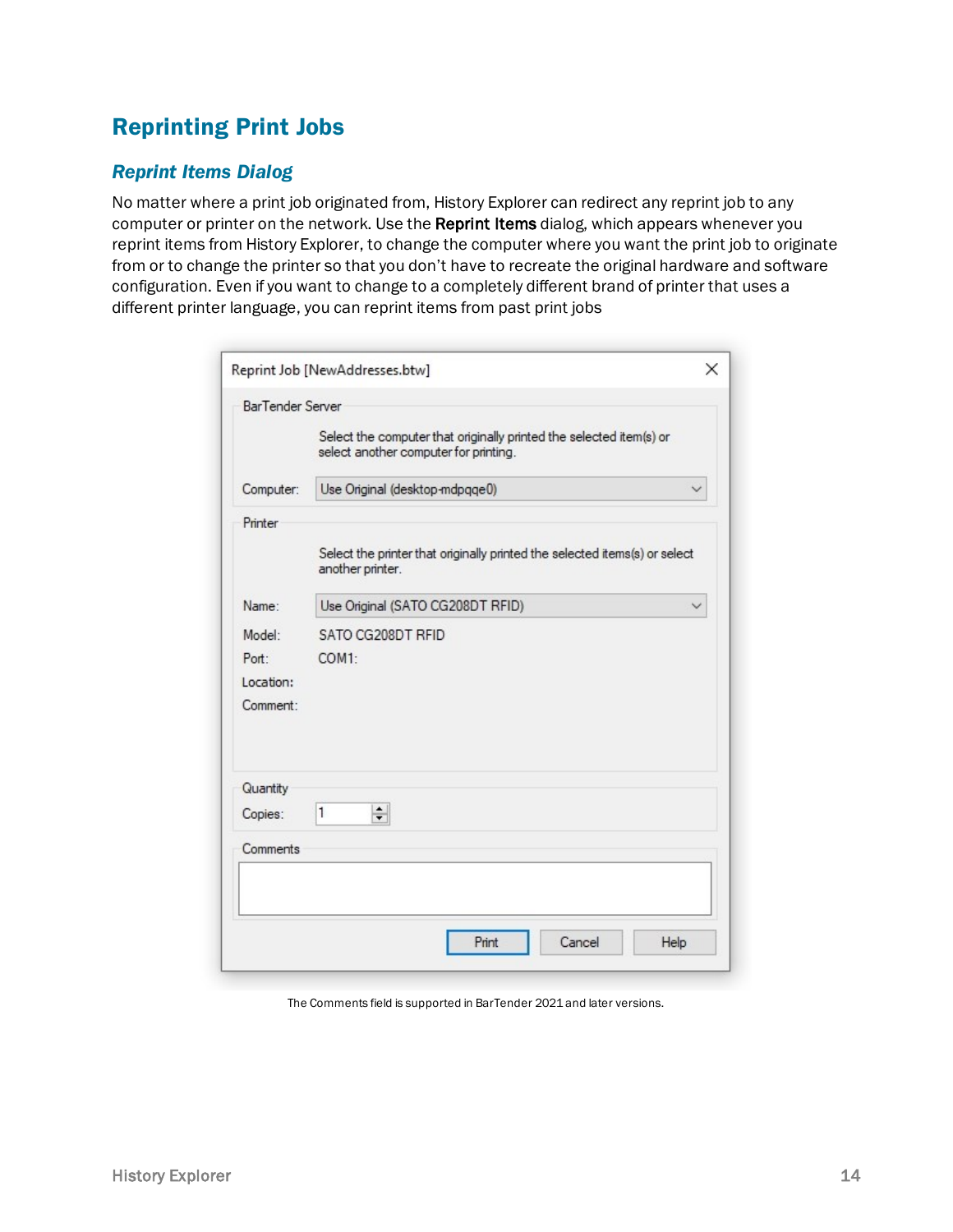#### <span id="page-14-0"></span>*Reprinting an Entire Print Job*

To reprint an entire print job, locate the job in the BarTender: Print Jobs pane. Right-click the print job, and then click Reprint.

| BarTender: Print Jobs - All BarTender Jobs                              |             |                  |     | $\star$<br>Search Template Object Values | Time Span: <b>v</b> |
|-------------------------------------------------------------------------|-------------|------------------|-----|------------------------------------------|---------------------|
| Created Time                                                            | Last Status | Document         |     | Printer                                  | Number of Prin      |
| $\blacktriangleright$ $\blacksquare$ 10/16/2015 16 $2^{\prime}$ Unknown |             | Mixed Load.btw   |     | Label Printer                            |                     |
| 田 10/16/2015 15 49 Unknown                                              |             | Master Label.btw |     | Reprint                                  |                     |
| El 10/16/2015 17 <a> Sent</a>                                           |             | Mixed Load.btw   | 扁   | Copy Row (Ctrl + C)                      |                     |
| El 10/16/2015 17 A Sent                                                 |             | Mixed Load.btw   | a a | Copy Cell (Ctrl + Shift + C)             |                     |
| El 10/16/2015 17 A Sent                                                 |             | Mixed Load.btw   |     |                                          | 2                   |
| El 10/16/2015 17 4 Sent                                                 |             | Mixed Load.btw   |     | Save Document                            |                     |
| El 10/16/2015 16 4 Sent                                                 |             | Mixed Load.btw   |     | Laser Printer                            |                     |
|                                                                         |             |                  |     |                                          |                     |

#### <span id="page-14-1"></span>*Reprinting Specific Items*

To reprint only specific parts of a print job, specify the exact items that you want to reprint. To do this, use one of the following methods.

#### <span id="page-14-2"></span>Using the Selected Print Job Details Pane to reprint one or more items

1. In the Selected Print Job Details pane, click the Reprint Labels tab, and then click to select the check boxes in the Reprint column for the items that you want to reprint.

|          | S Check All I Uncheck All                         |                               |                |        |   |
|----------|---------------------------------------------------|-------------------------------|----------------|--------|---|
| Overview |                                                   | Status History   Job Messages | Reprint Labels |        |   |
|          | Drag a column header here to group by that column |                               |                |        |   |
| Reprint  | <b>Printed Item</b>                               | Position on Page              | Page           | Status |   |
|          | 1                                                 | 1                             | 1              | Sent   |   |
|          | $\overline{2}$                                    | 1                             | $\overline{2}$ | Sent   | п |
|          | 3                                                 | 1                             | 3              | Sent   |   |
|          |                                                   |                               | 4              | Sent   |   |
|          | 4                                                 | 1                             |                |        |   |
|          | 5                                                 | 1                             | 5              | Sent   |   |

2. Click Reprint  $\triangleq$ .

Alternatively, to reprint only one item, right-click it, and then click Reprint Item.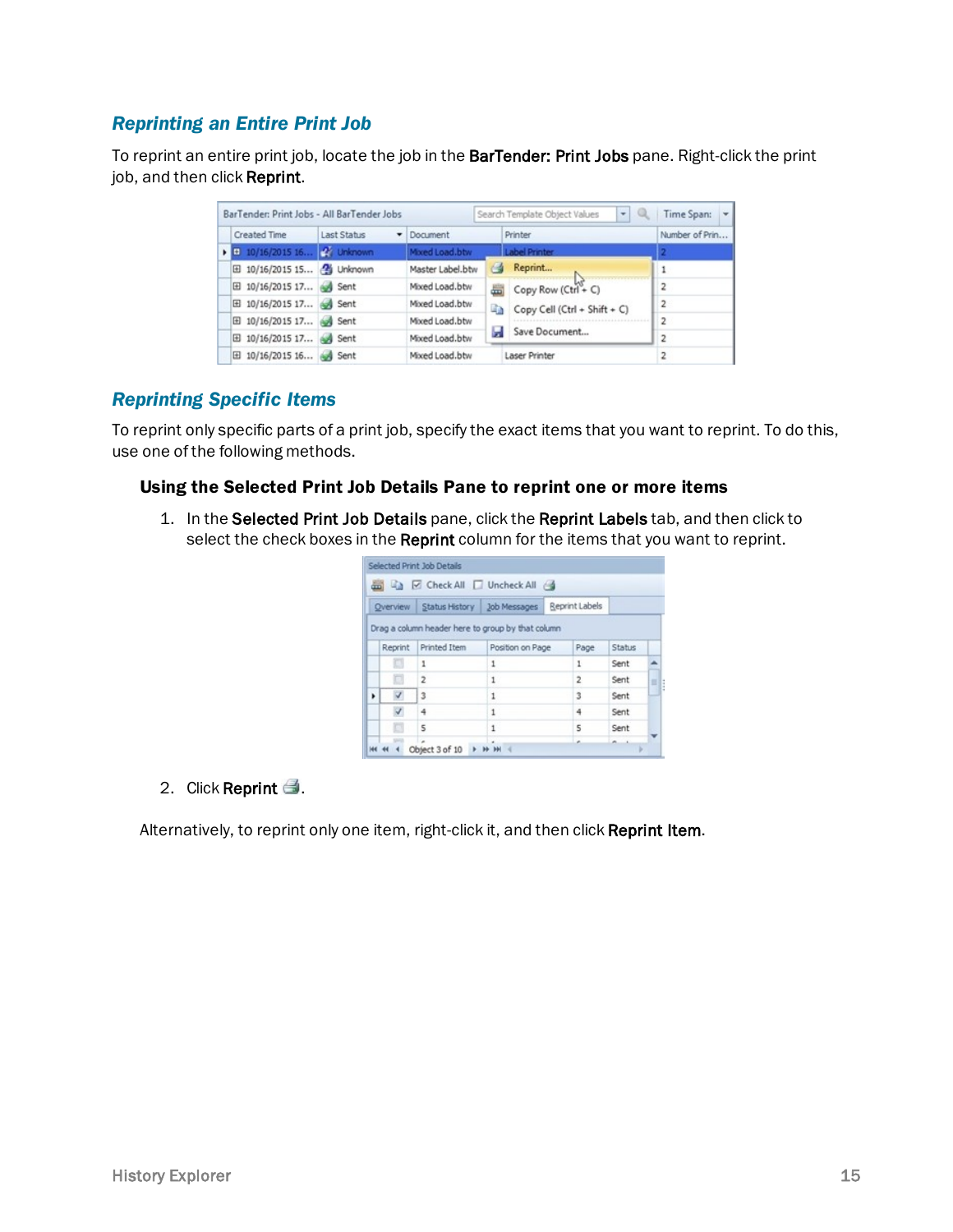#### <span id="page-15-0"></span>Using the Printed Item Preview Pane to reprint one item

You can reprint a single item by using the Printed Item Preview pane. To do this, select an item in the Selected Print Job Details pane to display a preview image of that item in the Printed Item **Preview** pane. Then, click the **Reprint** icon  $\triangleq$ . Alternatively, right-click the image, and then click Reprint Item.



#### <span id="page-15-1"></span>*Printing a Print Job Overview Report*

To print a detailed overview report of the selected print job, click the Overview tab of the Selected Print Job Details pane, and then click Print  $\triangleq$  to open the Preview dialog, which displays a preview of the report document. In this dialog, you can configure the report to have a header or footer, print the report, save it to a file or email it by using your default email application.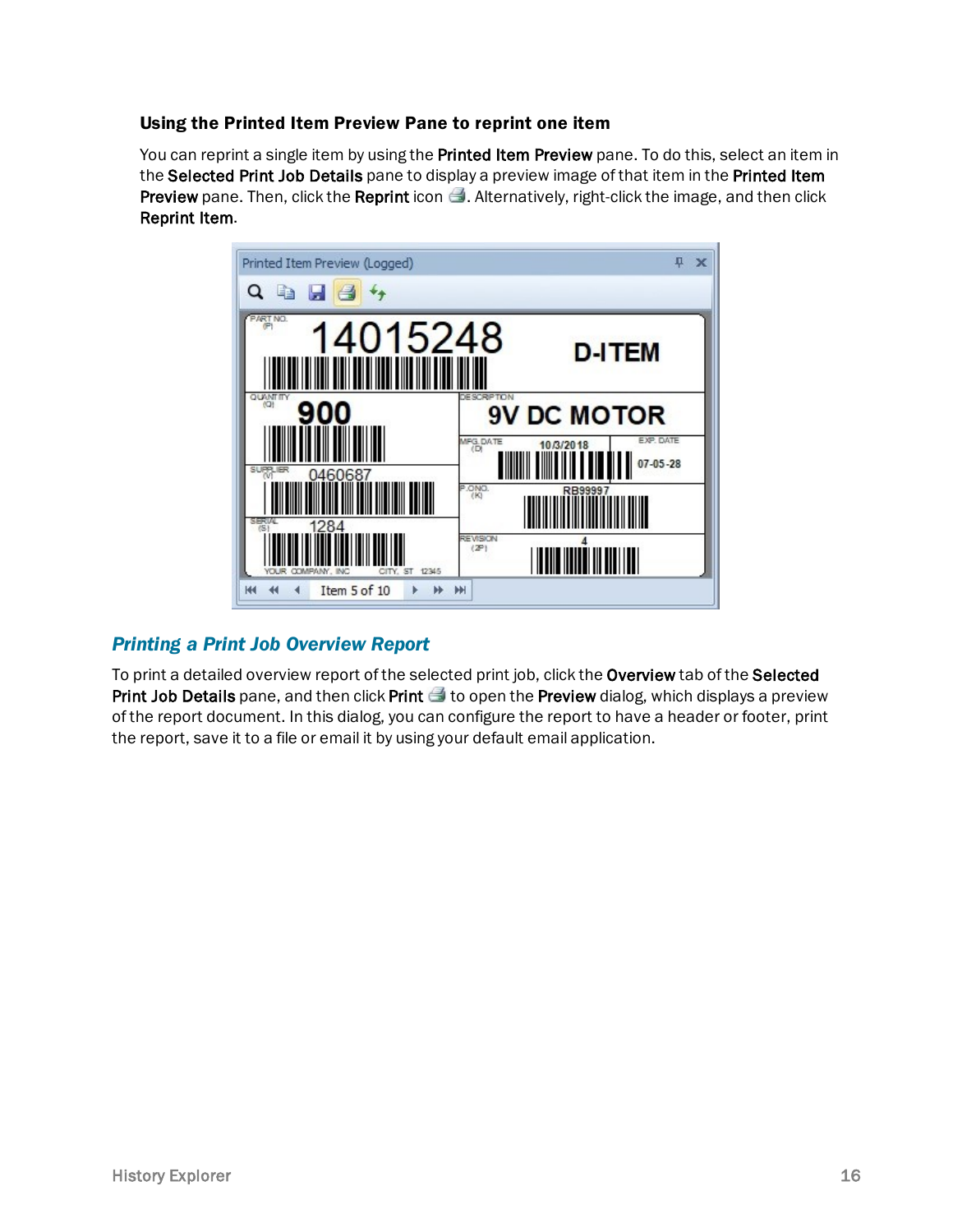## <span id="page-16-0"></span>Creating Reports

You can create reports of print jobs and security checks for any view in the History Explorer View Selector pane. For example, you can print a report that shows all BarTender print jobs, jobs by computer or jobs by document. This is a good way to pass along print history information to managers and other teams and departments.

To create a report of the current view, click **Export View** on the File menu.

| <b>Preview</b>       |  |                         |  |             |                                            |               |         |                         | $-$ | × |
|----------------------|--|-------------------------|--|-------------|--------------------------------------------|---------------|---------|-------------------------|-----|---|
| File View Background |  |                         |  |             |                                            |               |         |                         |     |   |
|                      |  |                         |  |             |                                            |               |         |                         |     |   |
|                      |  |                         |  |             |                                            |               |         |                         |     |   |
|                      |  |                         |  |             |                                            |               |         |                         |     |   |
|                      |  |                         |  |             |                                            |               |         |                         |     |   |
|                      |  |                         |  |             | BarTender: Print Jobs - All BarTender Jobs |               |         |                         |     |   |
|                      |  |                         |  |             |                                            |               |         |                         |     |   |
|                      |  | Created Time            |  | Last Status | Document                                   |               | Printer | Number of Printed Items |     |   |
|                      |  | 10/16/2015 17:57:53.165 |  | Sent        | Mixed Load.btw                             | Laser Printer |         |                         |     |   |

<span id="page-16-1"></span>After you create the report, you can configure, print, export or email it from the **Preview** window.

#### *Configuring a Report*

You can use the toolbar options in Preview window to configure your report with the display settings and printer settings that you want. For example, you can add a header and footer, add a watermark, change the background color, or change the page margins and orientation. To access advanced customization settings, click the **Customize** icon on the toolbar.

#### <span id="page-16-2"></span>*Printing a Report*

To open the Print dialog so that you can modify the settings before you print, click Print  $\blacksquare$  on the Preview window's toolbar. To print the report without opening the Print dialog, click the Quick Print icon **B** 

#### <span id="page-16-3"></span>*Exporting a Report*

You can export the report in many different formats and to any location on your computer or network. This process saves a copy of the report that you can access later.

To export a report, follow these steps:

- 1. On the File menu of the Preview window, point to Export Document, and then click the file format that you want. An Export Options dialog opens that is specific to that format.
- 2. Configure the format options that you want, and then

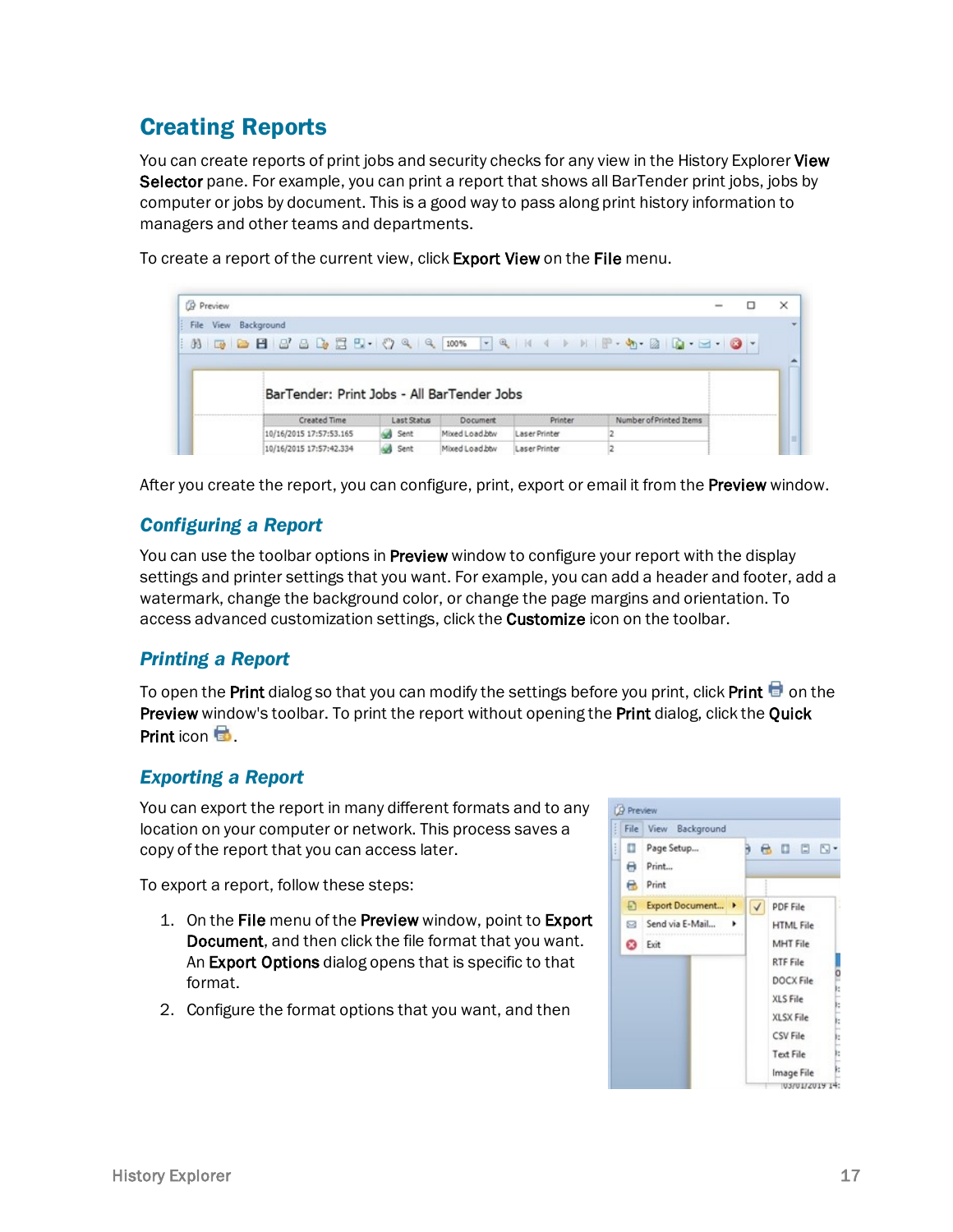click OK. The Save As dialog opens.

3. Browse to the location to which you want to export the file, and then click Save.

#### <span id="page-17-0"></span>*Emailing a Report*

You can email the report in many different formats. To do this, follow these steps:

- 1. On the File menu of the Preview window, point to Send via E-Mail, and then click the file format that you want. An Export Options dialog opens that is specific to that format.
- 2. Configure the format options that you want, and then click OK. The Save As dialog opens.
- 3. Click Save. Your email client opens with the file already attached.